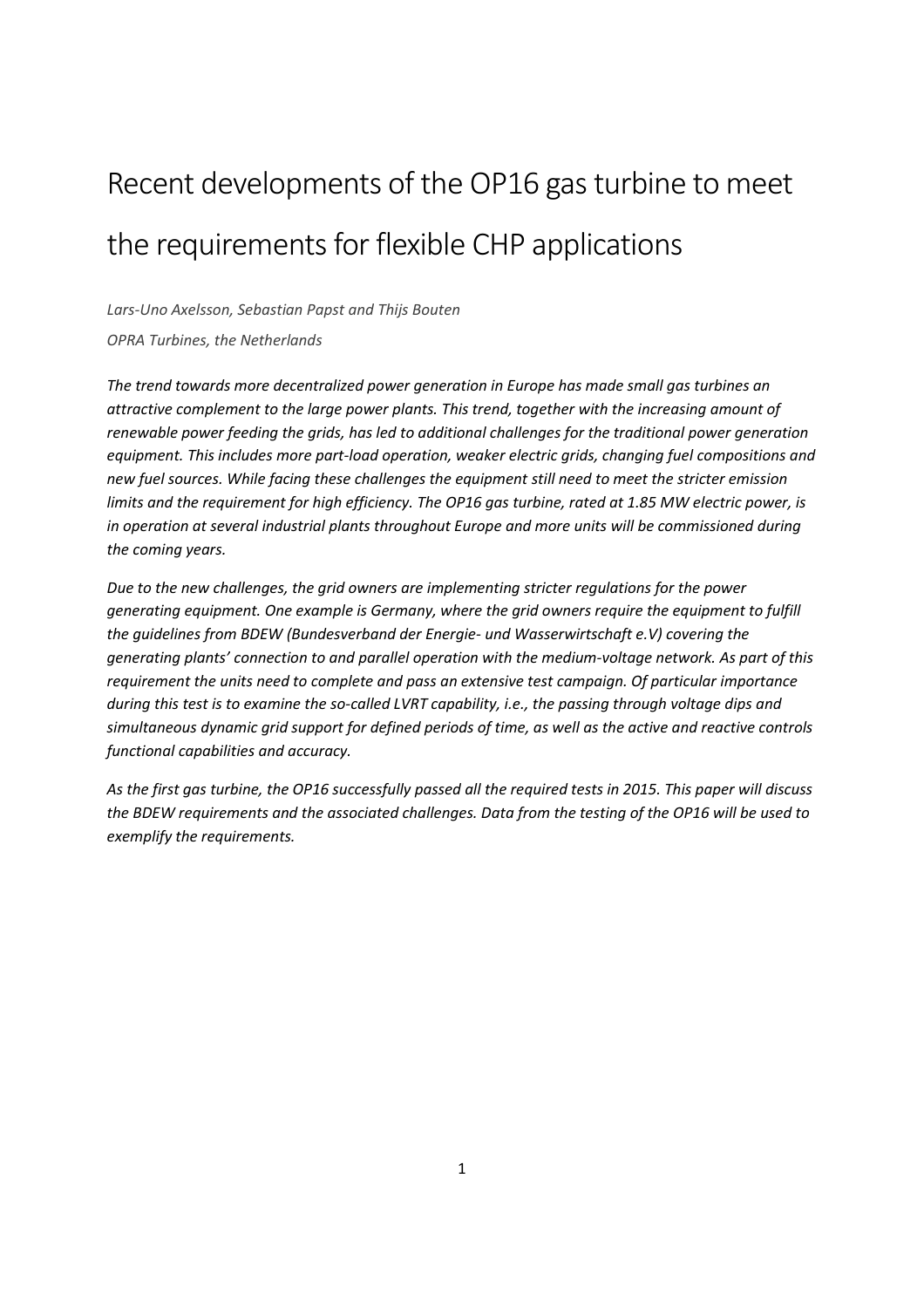## 1. Introduction

Combined heat and power (CHP) or cogeneration is the simultaneous generation of useful thermal and electrical/mechanical energy from one prime mover. The prime mover is typically a gas turbine or a reciprocating engine. By utilizing both the mechanical/electrical energy and the thermal energy high overall fuel utilization can be achieved. Depending on the prime mover and application the overall fuel efficiency can be between 70-90%. The exhaust heat can be used in many different ways including:

- Direct drying in industrial applications
- Steam generation for industrial applications
- $\bullet$  District heating and cooling
- Electrical energy using (organic) Rankine cycles

The power generated by CHP installations has steadily increased in Europe from the early 90's up to today. Although Europe has a relatively large portion of CHP installations there is a huge variation between the countries. Today, about 20% of the total installed capacity of the conventional power plants in Europe is based on CHP [1]. However, only 11 of the 28 countries included in this statistics makes up for more than 85% of the total CHP capacity.

During the recent years small gas turbines have gained increasing popularity in CHP applications for small and medium size industrial applications. This trend, together with the increasing amount of renewable power feeding the grids, has led to additional challenges for the traditional power generation equipment. This includes more part-load operation, weaker electric grids, changing fuel compositions and new fuel sources. While facing these challenges the end users still need to meet the stricter emission limits and the requirement for high efficiency. In order to promote the development of energy efficient power solutions, certain countries within the European Union (e.g. Germany) have implemented subsidy schemes for "high efficiency" CHP installation. Such schemes have been proven to help smaller and medium sized industries to transit to more efficient and environmentally friendly power production by using combined heat and power solutions. With the increasing diversity of power generating equipment feeding to the electrical networks the owners/operators have found it necessary to enforce stricter requirements for these equipment. Germany is one example where the stricter grid regulations has added additional challenges for the OEM's and end-users.

The OP16 gas turbine, rated at 1.85 MW electric power, is in operation at several industrial plants throughout Europe with several units installed in Germany. With the new grid regulations in Germany the OP16 gas turbine has been required to undergo a detailed test program to obtain the certification. This paper will start with an introduction of the OP16 gen-set followed by a discussion of the grid requirements in Germany and the associated challenges. Data from the testing of the OP16 will be used to exemplify the requirements.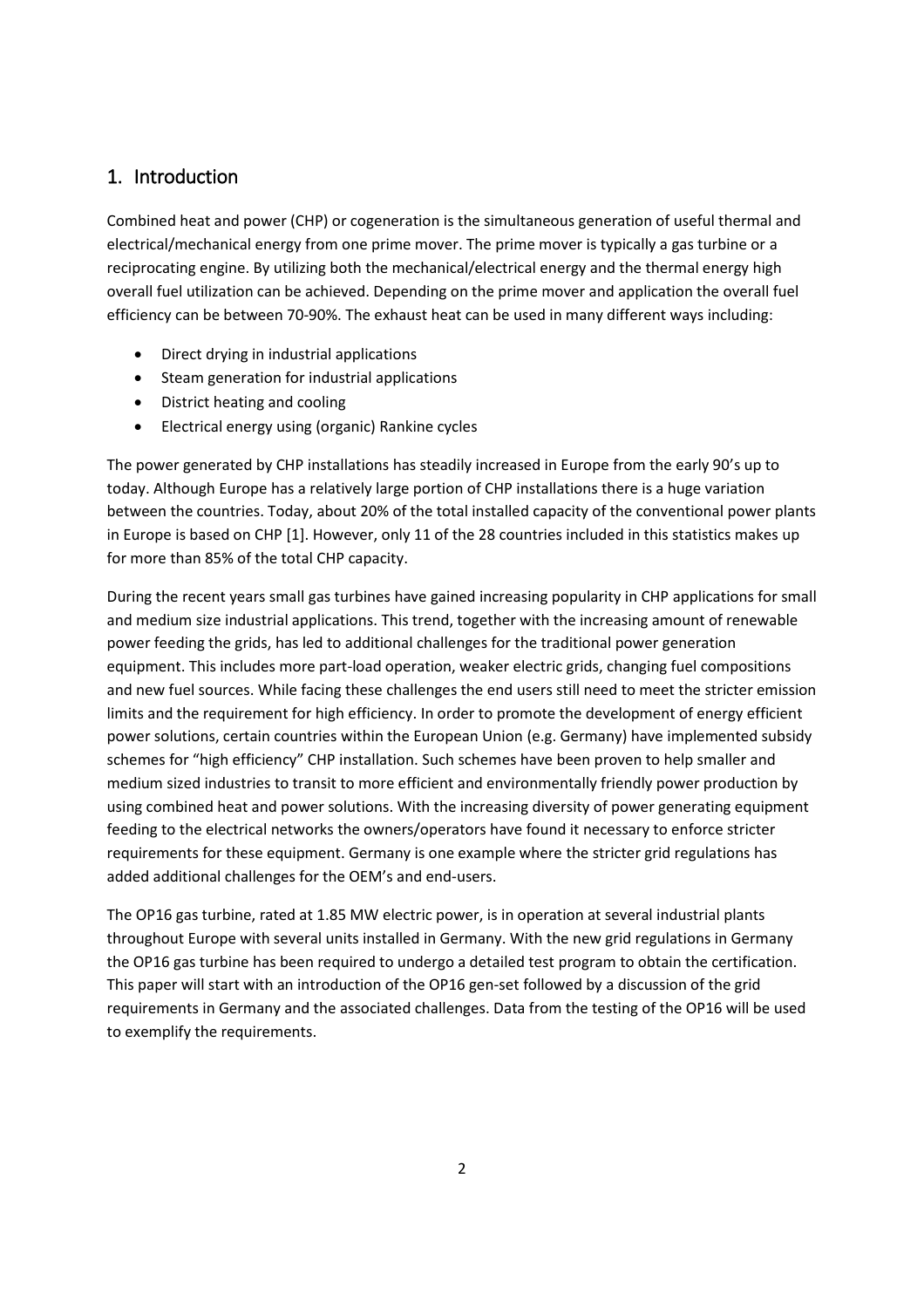

*Figure 1 – The OP16 gas turbine*

## 2. The OP16 gas turbine generator set

OPRA Turbines develops, manufacturers, markets and maintains gas turbine generator sets. The generator sets are powered by the robust and efficient OP16 gas turbine, which is rated at 1.85 MWe. The generator package is a containerized solution that includes the OP16 gas turbine, fuel systems, generator, control system, air intake and ventilation system. The generator sets can be provided in a variety of configurations to meet specific customer requirements. These sets can be installed as single or multiple units, covering installation requirements from 1.5 to 10 MW.

The OP16 (Figure 1) is a single-shaft all-radial gas turbine for industrial, commercial, marine and oil & gas applications. Since its market introduction in 2005 many generator sets based on the OP16 gas turbine have been delivered worldwide and the fleet has accumulated 2 million operating hours. The OP16 gas turbine features a single stage centrifugal compressor with a nominal pressure ratio of 6.7:1. The moderate pressure ratio reduces the need for gas compression prior to introducing the fuel into the gas turbine. The radial turbine wheel, which is mounted back-to back with the compressor, has been aerodynamically optimized to achieve a high efficiency. The compact compressor/turbine configuration permits the use of an overhung rotor assembly where the bearings are located on the cold side only. The all-radial configuration makes the OP16 robust and insensitive to foreign object damages and fuel contaminants. The combustion system consists of four can combustors mounted in a reverse flow direction. This is convenient for the maintenance as well as to provide uniform temperature and flow distribution into the turbine.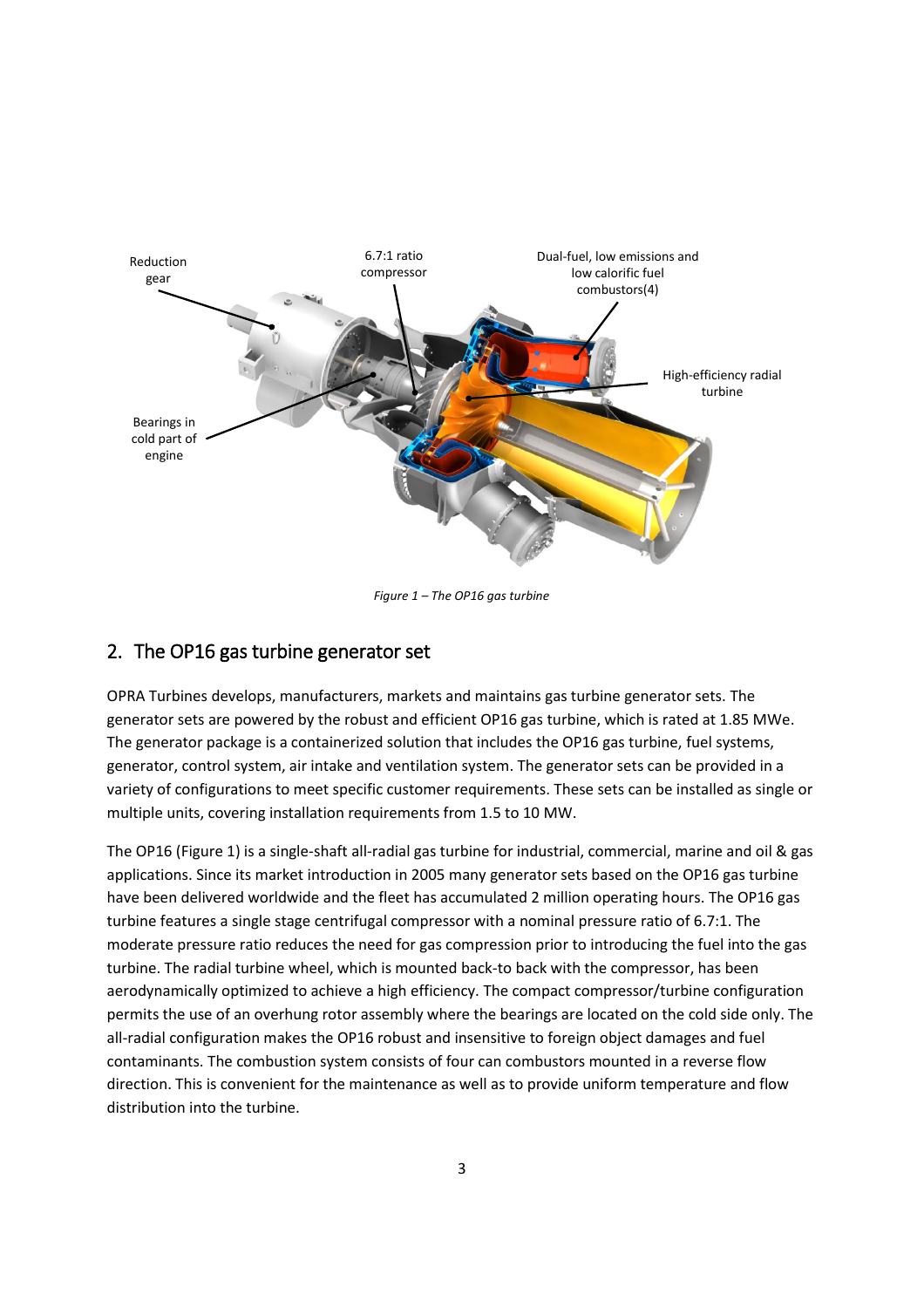

*Figure 2. The lower heating value range (indication) for the OP16 product line.*

The OP16 product line consists of three different configurations. All configurations have the same engine core and differ only by the combustion system. The OP16-3A has a conventional combustor operating with a diffusion flame. It was introduced in 2005 and can handle a wide range of gaseous fuels including natural gas, biogas, hydrogen rich gas and syngas. The OP16-3A has dual-fuel capability and can operate on both liquid and gaseous fuels including switch-over at full load operation. The OP16-3B configuration was introduced in 2007 to meet the more stringent emission requirements in Europe and globally. It features a low-emission combustor operating with a lean pre-mixed flame. Although it is intended for natural gas operation it can also operate on liquid fuel as a back-up fuel (diffusion flame). The third configuration is the OP16-3C, which was introduced in 2014. This configuration has been developed to meet the increasing demand to utilize (ultra) low-calorific gaseous and liquid fuels including waste gas, syngas, biogas, ethanol and pyrolysis oil. A summary of the typical lower heating value range for the different configurations are provided in Figure 2. For more information about the operation on alternative fuels and the fuel flexibility capabilities of the OP16 the reader is referred to *Axelsson and Beran* [2], *Beran and Axelsson* [3] and *Bouten et.al.* [4].

The OP16 gen-set consists of two 20-feet containers (Figure 3). The lower module houses the gas turbine and generator as well as the auxiliary equipment including oil system, electro-hydraulic starting system, gas and/or liquid fuel system. The upper module is the filtration and ventilation module. The gas turbine gen-set has been designed in a modular way to enable easy and fast adaptation of the product based on the customer requirements. This is essential in order to minimize the lead time as well as the commissioning time on site. The complete gas turbine train and associated equipment mounted on the skid are protected by a weatherproof, insulated and sound attenuated enclosure. The doors on the enclosure walls are designed to enable easy access to all equipment in the enclosure and to enable removal of the engine and generator from either side of the package. The weatherproof ventilation and air intake system is directly mounted on the top of the main enclosure.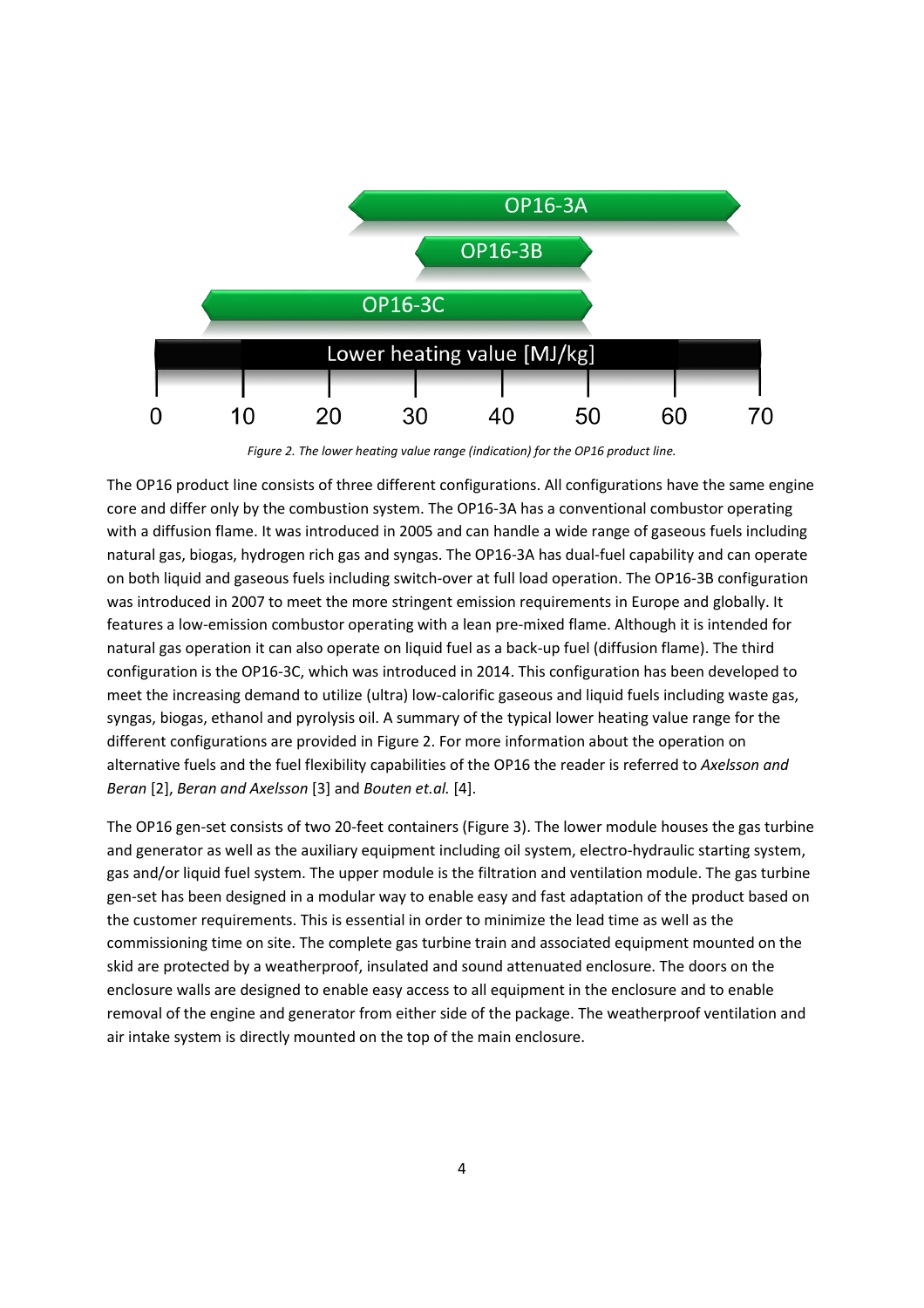

*Figure 3. The OP16 modular package.*

The OP16 gen-set have certain features making it well-suited for the demand from the market for increased flexibility. The simple and robust all-radial configuration permits fast start-up of the unit as well as the possibility to handle large load steps and load sheds. The capability to handle large load sheds is becoming increasingly important as the electric grids are becoming weaker and grid failures are more likely to occur. However, if there is a grid failure and the breaker opens the OP16 gas turbine control system will ensure that the engine will stop in a safe way and the direct re-starting capability enables the operator to re-synchronize quickly and be back online very shortly. Furthermore, by having the bearings located only in the cold section there is virtually no lube oil consumption. An additional benefit of having the bearings in the cold section is that the exhaust is free of oil, which might not be the case if bearings are located in the hot section as the oil might leak into the exhaust. Having a clean exhaust is very important for CHP application where the heat is used for food processing applications, as well as for safety reasons.

To reduce the commissioning time on site it is important to be able to test as much as possible of the unit before shipment. In order to address this, OPRA has invested in test facilities to be able to test the complete gen-set prior to shipment. This test cycle includes I/O checking, control system functionality and load testing.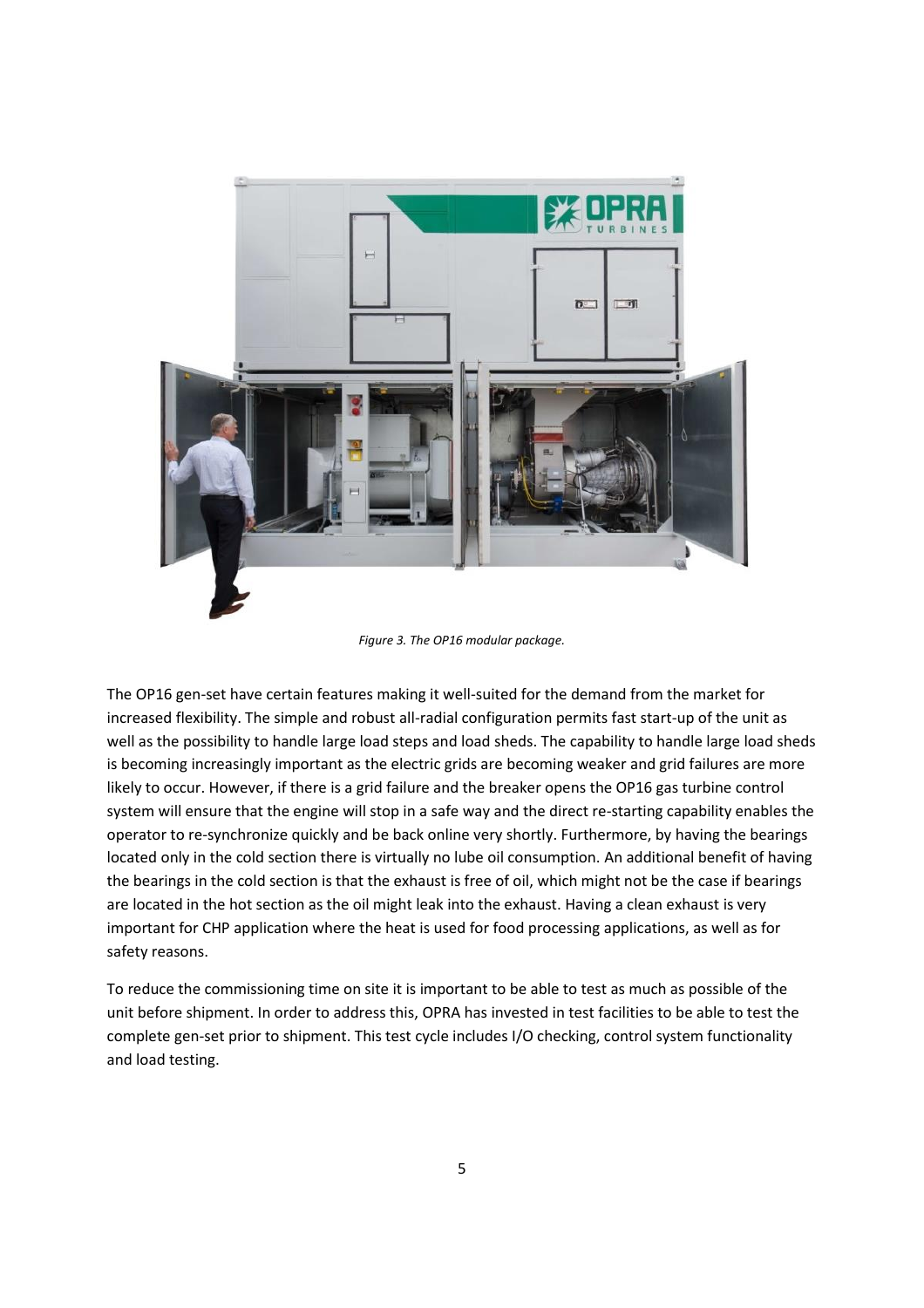## 3. Grid requirement compliance in Germany

Due to the new challenges, the grid owners are implementing stricter regulations for the power generating equipment. One example is Germany, where the grid owners require the equipment to fulfil the guidelines from BDEW (Bundesverband der Energie- und Wasserwirtschaft e.V) covering the generating plants' connection to and parallel operation with the medium-voltage network [5]. As part of this requirement the units need to complete and pass an extensive test campaign. In the case of the OP16 gas turbine, and other smaller gas turbines, the guideline for generating plants' connection to and parallel operation with the medium-voltage network need to be fulfilled. Similar to the high and extra-high voltage level, generating plants supplying medium-voltage networks will have to contribute to the network support in the future. This means that in the event of failures the generating plants must not be immediately disconnected from the network. In addition, they have to contribute to the voltage stability in the network during normal operation. All of this is to ensure security and reliability in the power supply. As part of this certification, power generating units need to undergo a significant test campaign where the following power generation characteristics need to be tested and verified:

- Active and reactive power generation in normal operation
- Network disturbances
- Performance in case of grid and system failures
- x Verification of the grid connection conditions
- Disconnection functions

## 4. BDEW certification testing of the OP16 gas turbine

The testing of the grid compliance requirements were performed in the summer of 2015 in Aachen, Germany. For these tests OPRA partnered with Windtest Grevenbroich GmbH for the measurements. The measurements was performed at the Institute for High Voltage Technology at RWTH Achen. This test site is operated by P3 Energy and Storage GmbH. This chapter will provide an overview of the most significant tests conducted, namely the active power dynamic response, reactive power dynamic response, grid failure performance and network disturbances.

#### 4.1. Active power dynamic response

For the OP16 gas turbine the control of the active power output is done within the PLC controller. The active power can be provided in three ways; remote control with an external interface, via the human machine interface (HMI) or with an analog signal. Of importance for the certification is the accuracy of the active power with respect to the set-point value. BDEW requires a maximum tolerance of 5% from the setpoint. Figure 4 shows the active power output (black) and the active power set-point signal (red) during load changes. The highest deviation was found to be about 1.25%, which is significantly lower than the requirement of 5%. Note also the full load step from 0-100% performed at the end of the test. It shall also be noted that no disconnection from the grid took place during this testing and the gen-set is capable to operate continuously between 0-100% load range.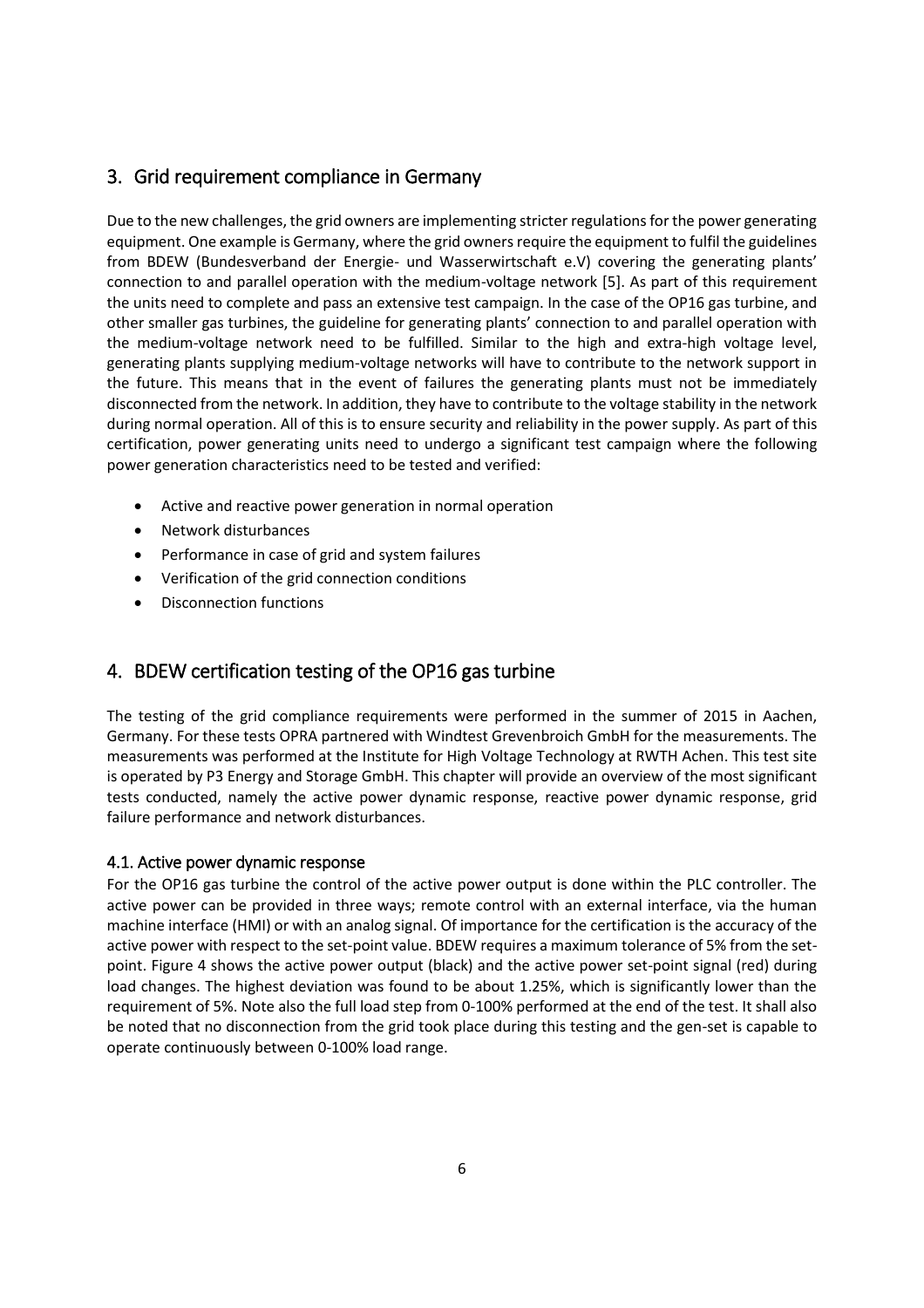

*Figure 4. Active power output as a function of time. Black curve shows the 200 ms averaged active power and the red curve shows the active power-set point signal.*

For the grid compliance it is important to ensure that the power generating unit is able to quickly respond to load changes. Figure 5 shows the measurement of active power for a 50% load drop. The settling time is defined as the time from the new set-point has been set till the power has reached within 5% of the set power, as indicated by the blue horizontal lines in the graph. Based on this, the settling time for this measurement was just below 10s corresponding to gradient of 75 kW per second. This means 5% of the nominal load per second, which is well above the required 66% of the nominal load per minute. During the testing compliance with the requirements for active power reduction during over frequency events was successfully demonstrated, as well as active power reduction upon the grid operator demands.



*Figure 5. Step change of the set-point value from 100% active power to 50% active power.*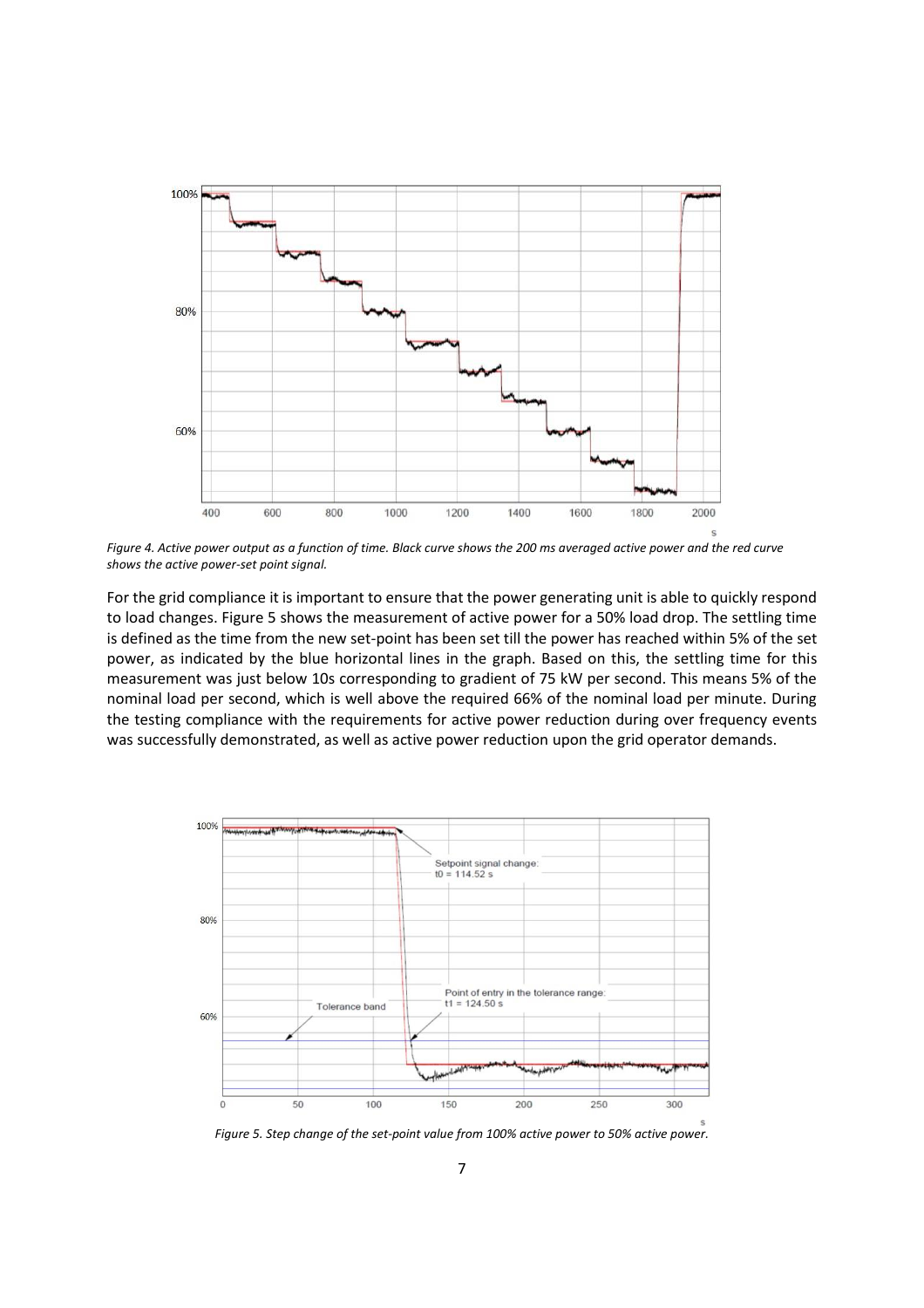4.2 Reactive power dynamic response



*Figure 6. Reactive power step response from maximum over-excited to maximum under-excited at full load. Black: Set-point signal voltage; Red: Reactive power (Mvar); Blue: Tolerance band.*

Next to the requirements for active power control also all requirements for the reactive power control have been successfully demonstrated. Four steps with different set-points ( $Q_{sp} = 0$ ;  $Q_{sp} = Q_{max, over-excited}$ ;  $Q_{sp} = Q_{max, under-ex cited}$ ;  $Q_{sp} = 0$ ) for the reactive power have been applied at 6 different power levels between 50-100% load. It was found that the maximum deviation of the reactive power was less than 2% of the nominal power, which is well within the criterion of 5%. Another important criterion is the reactive power settling time. Figure 6 shows an example from the testing where the reactive power step response is evaluated at full load. The black curve is the set-point signal, the red curve is the reactive and the blue curve is the tolerance band.



#### 4.3 Performance in case of grid and system failures

*Figure 7. Characteristics of the voltage (left) and the active and reactive power (right) at a symmetrical voltage dip to 33.43% of the nominal voltage as a function of time (s).*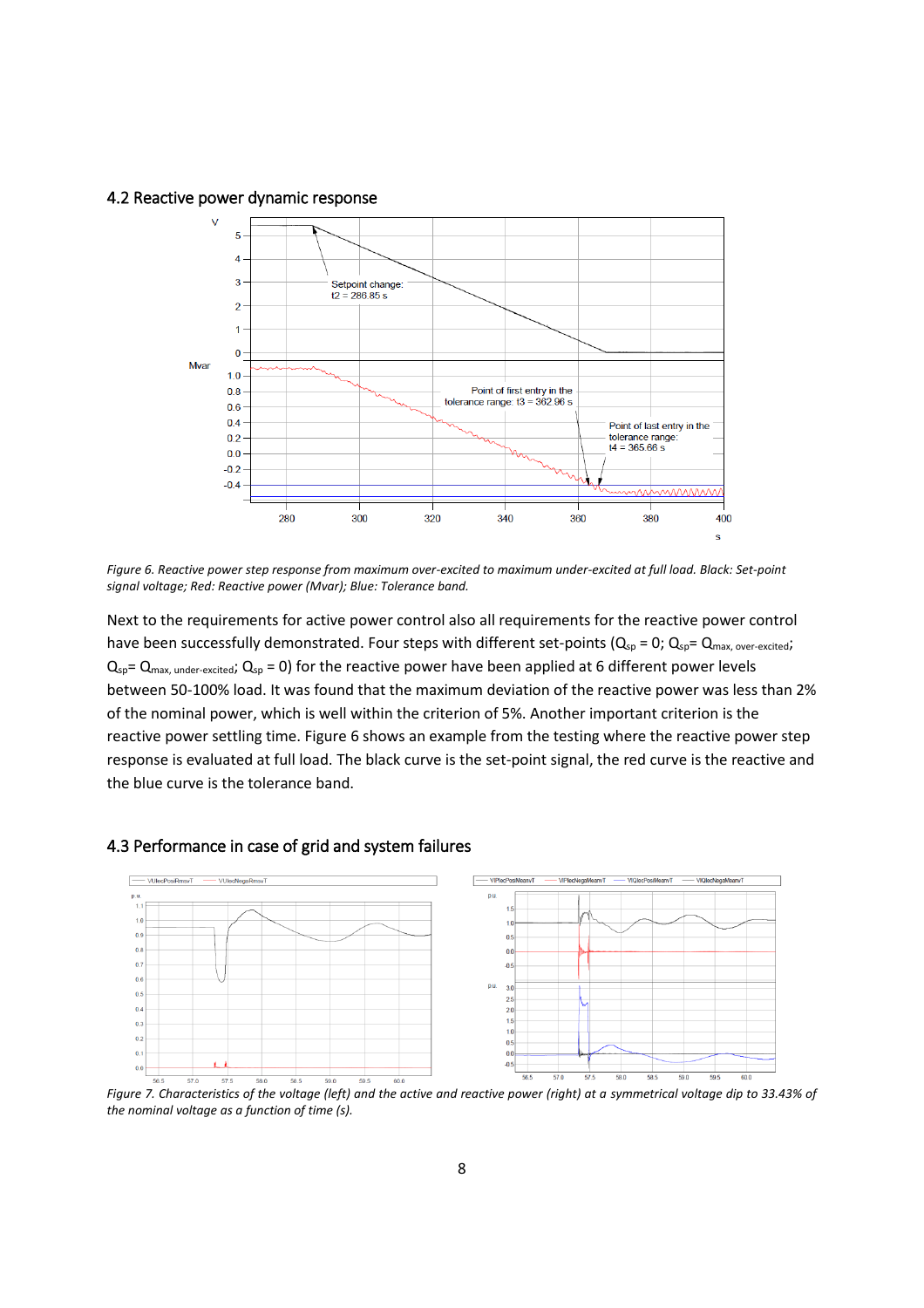The OP16 has demonstrated that it is fully capable of passing through a grid fault without disconnecting from the network. This is mainly due to the electrodynamic properties of the synchronous machine. In case of voltage dips the generator automatically overexcites and supports the network voltage during the fault by feeding reactive current into the network. The high initial active power peak, encountered during a grid fault, is absorbed by the high rotating inertia of the gas turbine. In total 28 tests have been performed to verify the low-voltage ride through (LVRT) capability of the OP16. Verification of the lowvoltage ride through capabilities has been performed with test configurations resulting in voltages of 30- 35% of the nominal voltage ( $U_n$ ), 45 – 55% of  $U_n$  and 70 – 80% of  $U_n$ . Voltage dips where invoked symmetrically on all three phases of the grid, as well as asymmetrically on 2 phases of the grid. Whereas the LVRT tests on 30-35% of U<sub>n</sub> are most challenging for the mechanical train and the excitation system of the generator, the dips to 70-80% of Un are more challenging for the controller to keep the turbine in a controlled state. The difference in demands is mainly caused by the duration of the low voltage events.

Figure 7 shows the test results for a voltage dip to 33.43% of the nominal voltage, which was the most extreme case. The left graphs show the voltage in symmetrical components, where the red line is for the negative sequence and the black line is for the positive sequence. The right graph shows the corresponding active and reactive current for the same test. The two curves shown at the top of the right figure are the active current as positive sequence (black) and active current as negative sequence (red). The corresponding curves in the bottom portion of the right figure are the reactive current in positive sequence (black) and reactive current in negative sequence (blue). The duration of the voltage dip is 160 ms. By these tests it was concluded that the OP16 are fully able to meet the BDEW requirements regarding the LVRT capability.

#### 4.4 Network disturbances

There are different types of network disturbances. Flicker caused by voltage variation is a common source of network disturbance. During generator start-up and generator switching, there will be inrush currents which will cause line voltages to dip or flicker. The effect of the flicker depends on several factors including its magnitude, frequency and stability of the grid. Flicker is typically encountered when operating wind turbines, due to their intermittent characteristics and the so-called tower shading. Also, reciprocating engines can encounter flickering due to misfiring leading to a decrease in power output momentarily. However, gas turbines, such as the OP16, that can operate at a fixed load with continuous combustion does not cause this issue. Nevertheless, the OP16 underwent a test to demonstrate the flicker characteristics as part of the test campaign.

#### 5. Conclusions

The benefits of CHP solutions have been recognized by many end-users in Europe as well as globally. In particular, smaller industries with a demand for heat or steam in their process have discovered the benefits of simultaneously producing electricity and heat/steam. Most often the requirements for steam/heat are the primary selection criterion when choosing the gas turbine model and the electricity demand is secondary. With the increasing diversity of power generating equipment feeding to the electrical networks the owners/operators have found it necessary to enforce stricter requirements for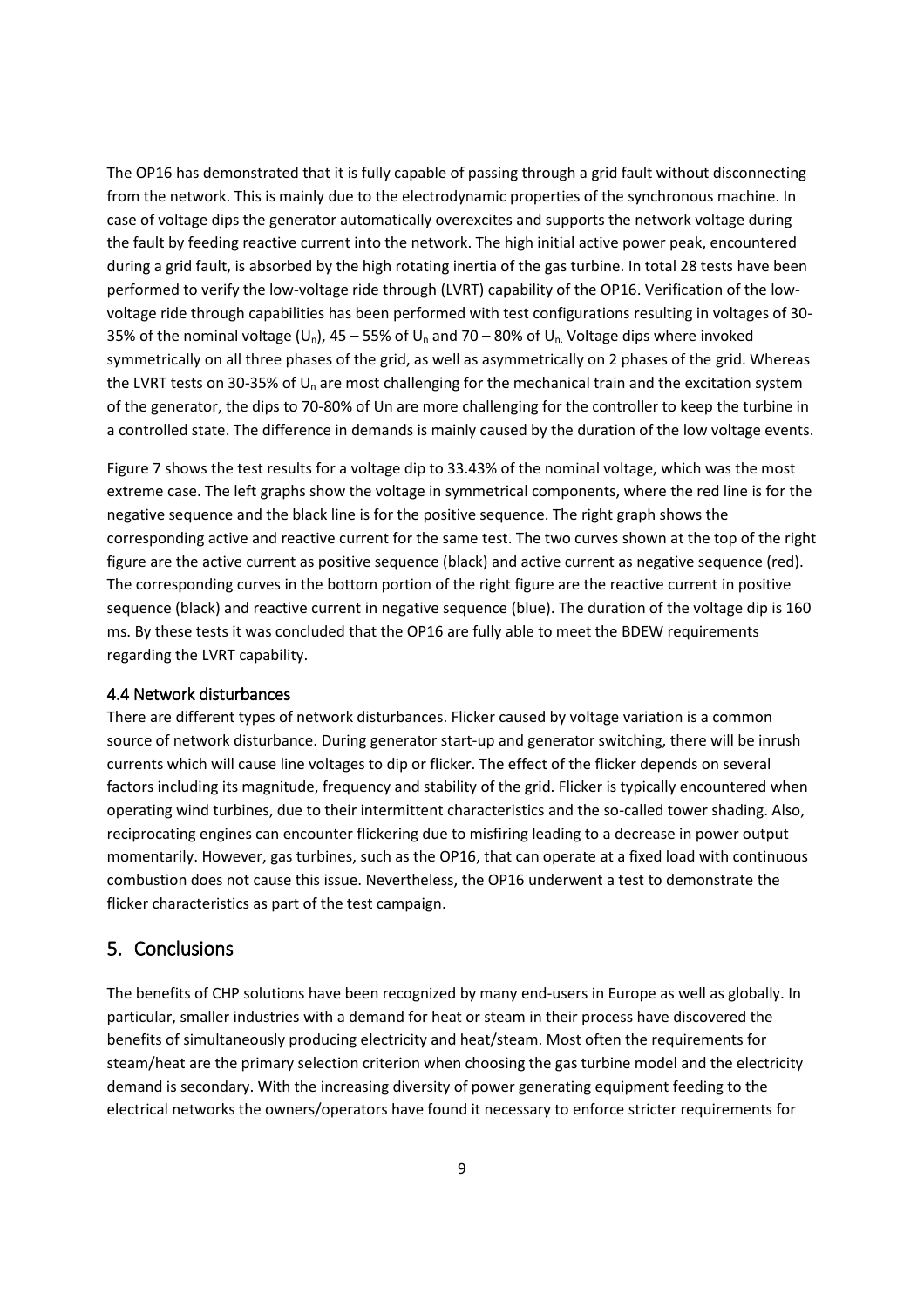these equipment. Germany is one example where the stricter grid regulations has added additional challenges for the OEM's and end-users.

During the recent years OPRA Turbines has seen an increasing number of requests from smaller industries in Europe, and particularly in Germany, to utilize the gas turbine in CHP applications. As a result the number of units installed is growing rapidly. The OP16 gas turbine combines high overall fuel efficiency with robustness and low operating costs. With its advanced combustion technology the OP16 gas turbine meets the current and future emission regulations.

During 2015 the OP16 gas turbine has been certified according to the requirements by BDEW (Bundesverband der Energie- und Wasserwirtschaft e.V) covering the generating plants' connection to and parallel operation with the medium-voltage network. As part of this certification the OP16 gas turbine has been subject to a rigorous test campaign. The tests were successfully conducted and the OP16, as the first gas turbine, passed all the required tests. This included the ability to stay connected to the grid in case of a significant voltage dip.

### Nomenclature

| P | Active power   | [W]   |
|---|----------------|-------|
| S | Apparent power | [VA]  |
| Q | Reactive power | [VAr] |
| t | Time           | [s]   |
| U | Voltage        | [V]   |

#### Abbreviations

| <b>BDEW</b> | Bundesverband der Energie- und Wasserwirtschaft e.V |
|-------------|-----------------------------------------------------|
| <b>CHP</b>  | Combined heat and power                             |
| HMI         | Human machine interface                             |
| <b>PLC</b>  | Programmable logic controller                       |
| LVRT        | Low-voltage ride through                            |

Subscripts

| n  | Nominal   |
|----|-----------|
| sp | Set-point |